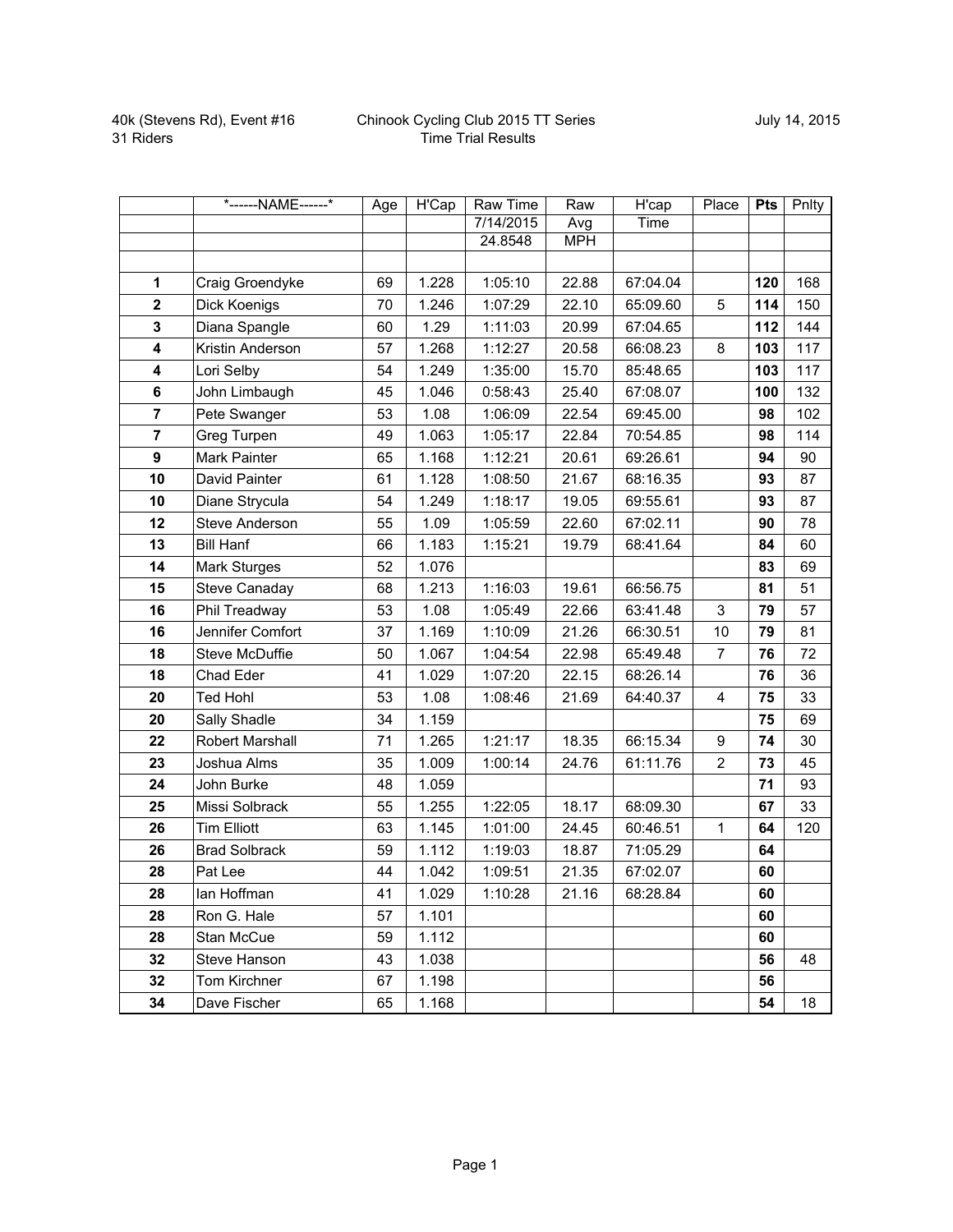| 35 | <b>Summer Sturges</b>  | 19 | 1.143 | 1:14:37 | 19.99 | 65:16.89 | 6 | 53 | 15 |
|----|------------------------|----|-------|---------|-------|----------|---|----|----|
| 35 | Evelyn Painter         | 86 | 1.999 |         |       |          |   | 53 | 63 |
| 37 | Diane Hanf             | 59 | 1.28  |         |       |          |   | 52 |    |
| 38 | <b>Brad Atencio</b>    | 51 | 1.071 |         |       |          |   | 48 |    |
| 39 | Alexis Atencio         | 15 | 1.223 |         |       |          |   | 44 |    |
| 39 | <b>Richard Grondin</b> | 57 | 1.101 |         |       |          |   | 44 |    |
| 41 | Anne Farawila          | 40 | 1.181 |         |       |          |   | 42 | 18 |
| 41 | Keyon Maljai           | 34 | 1.006 |         |       |          |   | 42 | 18 |
| 43 | Catiana Coghlan        | 38 | 1.173 |         |       |          |   | 41 | 51 |
| 43 | <b>Aaron Stites</b>    | 39 | 1.021 |         |       |          |   | 41 | 51 |
| 43 | <b>Porter Withers</b>  | 15 | 1.095 |         |       |          |   | 41 | 15 |
| 46 | Mark McLean            | 60 | 1.12  |         |       |          |   | 40 | 60 |
| 46 | Scott Sarber           | 46 | 1.05  |         |       |          |   | 40 |    |
| 46 | Carolyn Sturges        | 50 | 1.229 |         |       |          |   | 40 |    |
| 49 | Philip Nelson          | 43 | 1.038 |         |       |          |   | 38 | 6  |
| 50 | <b>Barry Nichols</b>   | 42 | 1.033 | 1:15:56 | 19.64 | 73:30.45 |   | 36 |    |
| 50 | <b>Jack Elliott</b>    | 14 | 1.145 |         |       |          |   | 36 |    |
| 50 | Mike Larche            | 26 | 1     |         |       |          |   | 36 |    |
| 50 | Leah Swanger           | 50 | 1.229 |         |       |          |   | 36 |    |
| 54 | Darrel Brown           | 35 | 1.009 | 1:08:39 | 21.72 | 68:32.26 |   | 34 | 6  |
| 55 | <b>Robert Bartol</b>   | 47 | 1.054 |         |       |          |   | 32 | 24 |
| 55 | Paul Meier             | 62 | 1.137 |         |       |          |   | 32 |    |
| 57 | <b>Becky Bechtold</b>  | 70 | 1.436 |         |       |          |   | 28 |    |
| 57 | Deborah Burke          | 45 | 1.205 |         |       |          |   | 28 | 24 |
| 57 | <b>Bill Pofahl</b>     | 64 | 1.154 |         |       |          |   | 28 |    |
| 57 | <b>Brian Schur</b>     | 42 | 1.033 |         |       |          |   | 28 |    |
| 61 | John MacArthur         | 51 | 1.071 |         |       |          |   | 27 | 9  |
| 62 | George Fraga           | 54 | 1.084 |         |       |          |   | 24 | 18 |
| 62 | Chris Johnson          | 39 | 1.021 |         |       |          |   | 24 |    |
| 62 | Morgan Larche          | 25 | 1.143 |         |       |          |   | 24 |    |
| 62 | Andy Streibeck         | 26 | 1     |         |       |          |   | 24 | 24 |
| 66 | Shari Elliott          | 47 | 1.214 |         |       |          |   | 20 |    |
| 66 | Navindra Gunawardena   | 33 | 1.003 |         |       |          |   | 20 |    |
| 66 | Jon Page               | 53 | 1.08  |         |       |          |   | 20 |    |
| 69 | Ken Call               | 49 | 1.063 |         |       |          |   | 16 | 24 |
| 69 | Florence Kirchner      | 68 | 1.397 |         |       |          |   | 16 |    |
| 69 | Michael Mealer         | 35 | 1.009 |         |       |          |   | 16 |    |
| 69 | <b>April Ottey</b>     | 49 | 1.224 |         |       |          |   | 16 |    |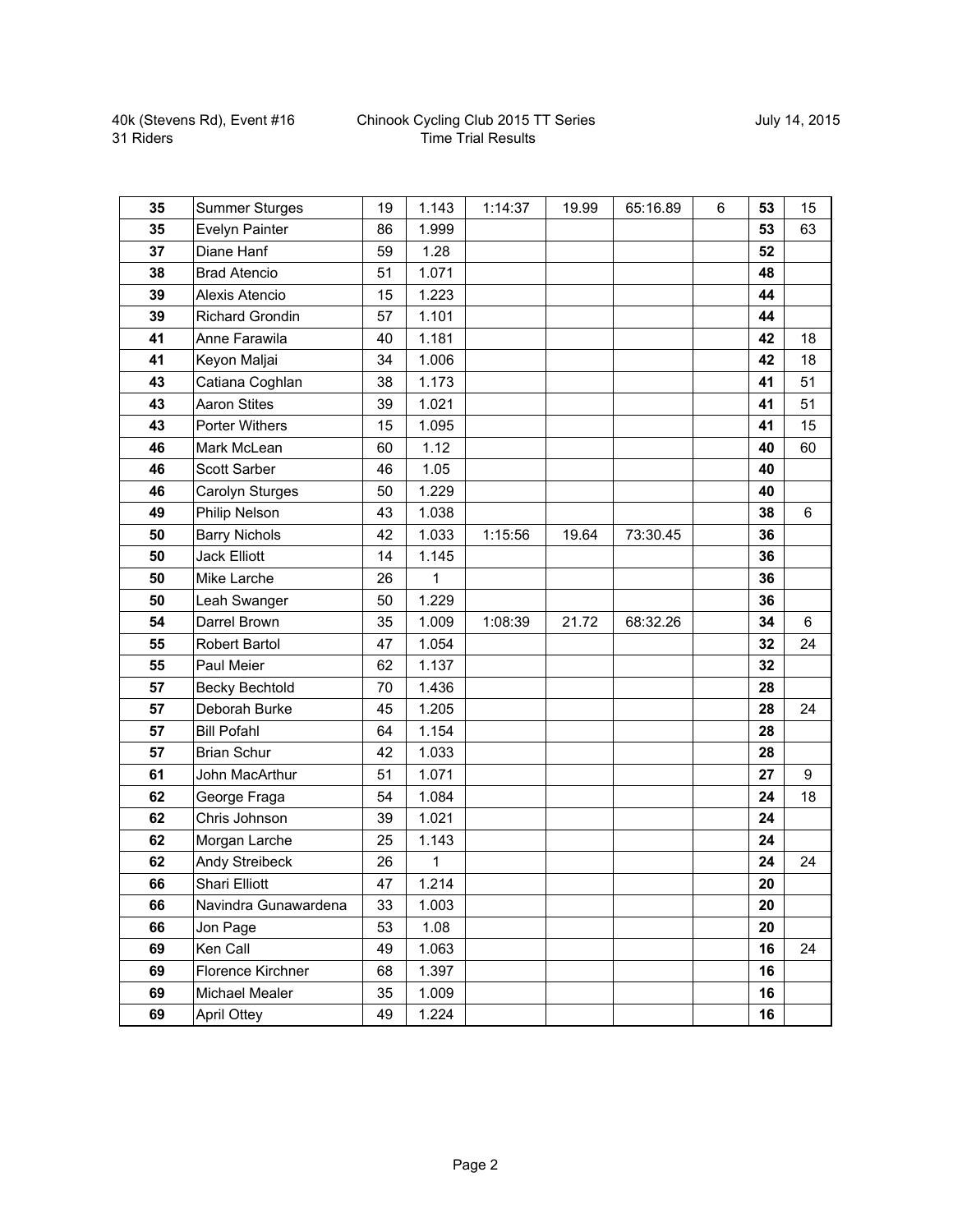| 69 | Tom Owen               | 59 | 1.112 |  | 16 |   |
|----|------------------------|----|-------|--|----|---|
| 69 | Wendy Owen             | 56 | 1.261 |  | 16 |   |
| 69 | <b>Abigail Withers</b> | 14 | 1.272 |  | 16 |   |
| 76 | Peter Archambault      | 44 | 1.042 |  | 13 | 3 |
| 77 | Ron D. Hale            | 56 | 1.095 |  | 12 |   |
| 77 | Linda McLean           | 59 | 1.28  |  | 12 |   |
| 77 | JimaLee Painter        | 61 | 1.3   |  | 12 |   |
| 77 | Jim Willis             | 45 | 1.046 |  | 12 |   |
| 81 | Lewis Kenworthy        | 58 | 1.106 |  | 8  |   |
| 81 | Porter McMichael       | 18 | 1     |  | 8  |   |
| 81 | Erin Plumb             | 42 | 1.19  |  | 8  |   |
| 81 | Torka Poet             | 49 | 1.224 |  | 8  |   |
| 81 | <b>Lance Stites</b>    | 14 | 1.145 |  | 8  |   |
| 81 | Luke Sturges           | 13 | 1.2   |  | 8  |   |
| 81 | Montana Sturges        | 21 | 1     |  | 8  |   |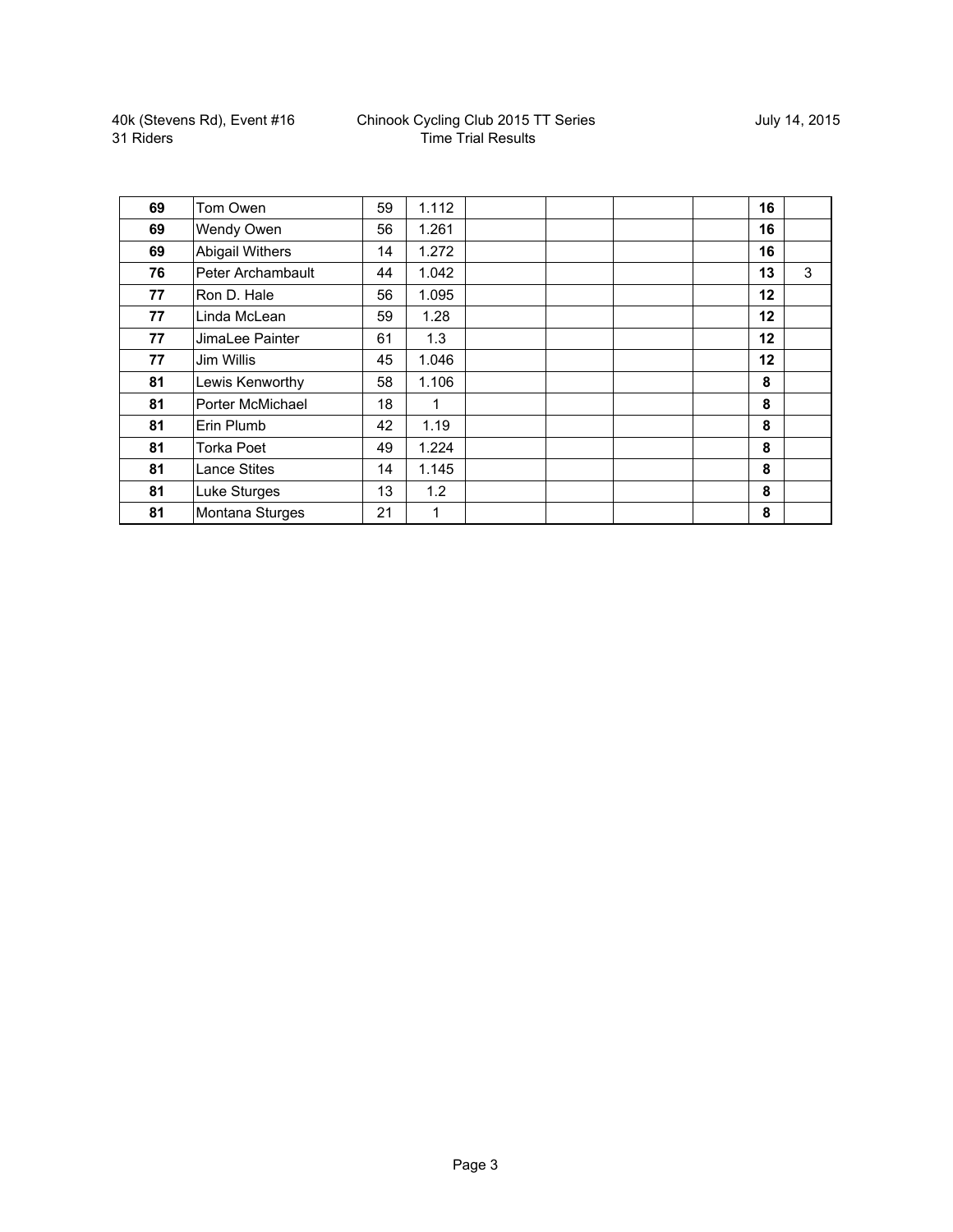| *------NAME------*    | Age | <b>H'Cap</b> | <b>Raw Time</b> | Raw        | H'cap       | Place          | <b>Pts</b> | Pnlty |
|-----------------------|-----|--------------|-----------------|------------|-------------|----------------|------------|-------|
|                       |     |              | 7/14/2015       | Avg        | <b>Time</b> |                |            |       |
|                       |     |              | 24.8548         | <b>MPH</b> |             |                |            |       |
|                       |     |              |                 |            |             |                |            |       |
| <b>Tim Elliott</b>    | 63  | 1.145        | 1:01:00         | 24.45      | 60:46.51    | $\mathbf{1}$   | 64         | 120   |
| Joshua Alms           | 35  | 1.009        | 1:00:14         | 24.76      | 61:11.76    | $\overline{2}$ | 73         | 45    |
| Phil Treadway         | 53  | 1.08         | 1:05:49         | 22.66      | 63:41.48    | 3              | 79         | 57    |
| <b>Ted Hohl</b>       | 53  | 1.08         | 1:08:46         | 21.69      | 64:40.37    | 4              | 75         | 33    |
| Dick Koenigs          | 70  | 1.246        | 1:07:29         | 22.10      | 65:09.60    | 5              | 114        | 150   |
| <b>Summer Sturges</b> | 19  | 1.143        | 1:14:37         | 19.99      | 65:16.89    | 6              | 53         | 15    |
| <b>Steve McDuffie</b> | 50  | 1.067        | 1:04:54         | 22.98      | 65:49.48    | $\overline{7}$ | 76         | 72    |
| Kristin Anderson      | 57  | 1.268        | 1:12:27         | 20.58      | 66:08.23    | 8              | 103        | 117   |
| Robert Marshall       | 71  | 1.265        | 1:21:17         | 18.35      | 66:15.34    | 9              | 74         | 30    |
| Jennifer Comfort      | 37  | 1.169        | 1:10:09         | 21.26      | 66:30.51    | 10             | 79         | 81    |
| Steve Canaday         | 68  | 1.213        | 1:16:03         | 19.61      | 66:56.75    |                | 81         | 51    |
| Pat Lee               | 44  | 1.042        | 1:09:51         | 21.35      | 67:02.07    |                | 60         |       |
| <b>Steve Anderson</b> | 55  | 1.09         | 1:05:59         | 22.60      | 67:02.11    |                | 90         | 78    |
| Craig Groendyke       | 69  | 1.228        | 1:05:10         | 22.88      | 67:04.04    |                | 120        | 168   |
| Diana Spangle         | 60  | 1.29         | 1:11:03         | 20.99      | 67:04.65    |                | 112        | 144   |
| John Limbaugh         | 45  | 1.046        | 0:58:43         | 25.40      | 67:08.07    |                | 100        | 132   |
| Missi Solbrack        | 55  | 1.255        | 1:22:05         | 18.17      | 68:09.30    |                | 67         | 33    |
| David Painter         | 61  | 1.128        | 1:08:50         | 21.67      | 68:16.35    |                | 93         | 87    |
| Chad Eder             | 41  | 1.029        | 1:07:20         | 22.15      | 68:26.14    |                | 76         | 36    |
| lan Hoffman           | 41  | 1.029        | 1:10:28         | 21.16      | 68:28.84    |                | 60         |       |
| Darrel Brown          | 35  | 1.009        | 1:08:39         | 21.72      | 68:32.26    |                | 34         | 6     |
| <b>Bill Hanf</b>      | 66  | 1.183        | 1:15:21         | 19.79      | 68:41.64    |                | 84         | 60    |
| Mark Painter          | 65  | 1.168        | 1:12:21         | 20.61      | 69:26.61    |                | 94         | 90    |
| Pete Swanger          | 53  | 1.08         | 1:06:09         | 22.54      | 69:45.00    |                | 98         | 102   |
| Diane Strycula        | 54  | 1.249        | 1:18:17         | 19.05      | 69:55.61    |                | 93         | 87    |
| Greg Turpen           | 49  | 1.063        | 1:05:17         | 22.84      | 70:54.85    |                | 98         | 114   |
| <b>Brad Solbrack</b>  | 59  | 1.112        | 1:19:03         | 18.87      | 71:05.29    |                | 64         |       |
| <b>Barry Nichols</b>  | 42  | 1.033        | 1:15:56         | 19.64      | 73:30.45    |                | 36         |       |
| Lori Selby            | 54  | 1.249        | 1:35:00         | 15.70      | 85:48.65    |                | 103        | 117   |
| Mark Sturges          | 52  | 1.076        |                 |            |             |                | 83         | 69    |
| Sally Shadle          | 34  | 1.159        |                 |            |             |                | 75         | 69    |
| John Burke            | 48  | 1.059        |                 |            |             |                | 71         | 93    |
| Ron G. Hale           | 57  | 1.101        |                 |            |             |                | 60         |       |
| Stan McCue            | 59  | 1.112        |                 |            |             |                | 60         |       |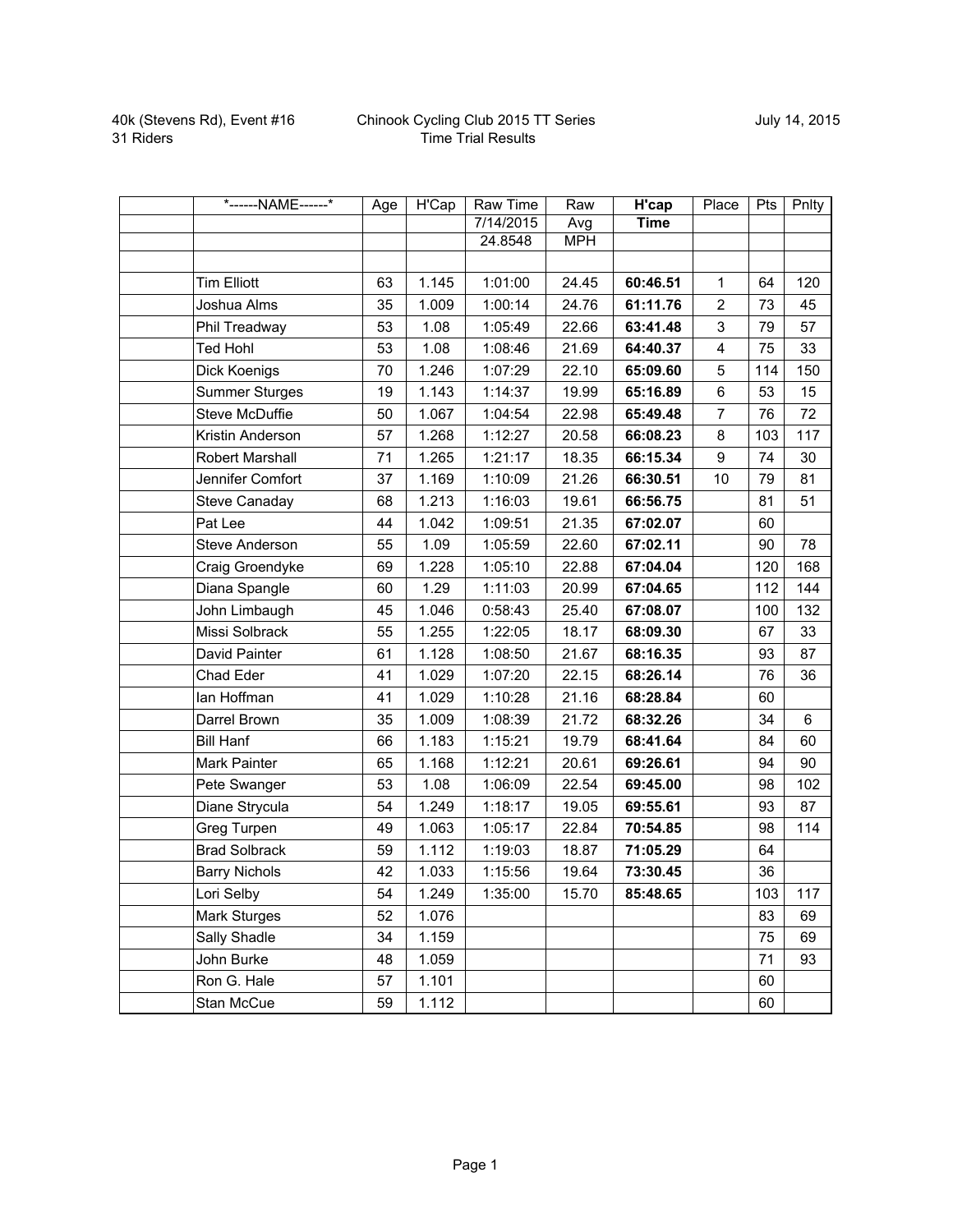| Steve Hanson           | 43 | 1.038 |  |  | 56 | 48 |
|------------------------|----|-------|--|--|----|----|
| Tom Kirchner           | 67 | 1.198 |  |  | 56 |    |
| Dave Fischer           | 65 | 1.168 |  |  | 54 | 18 |
| Evelyn Painter         | 86 | 1.999 |  |  | 53 | 63 |
| Diane Hanf             | 59 | 1.28  |  |  | 52 |    |
| <b>Brad Atencio</b>    | 51 | 1.071 |  |  | 48 |    |
| Alexis Atencio         | 15 | 1.223 |  |  | 44 |    |
| <b>Richard Grondin</b> | 57 | 1.101 |  |  | 44 |    |
| Anne Farawila          | 40 | 1.181 |  |  | 42 | 18 |
| Keyon Maljai           | 34 | 1.006 |  |  | 42 | 18 |
| Catiana Coghlan        | 38 | 1.173 |  |  | 41 | 51 |
| <b>Aaron Stites</b>    | 39 | 1.021 |  |  | 41 | 51 |
| Porter Withers         | 15 | 1.095 |  |  | 41 | 15 |
| Mark McLean            | 60 | 1.12  |  |  | 40 | 60 |
| <b>Scott Sarber</b>    | 46 | 1.05  |  |  | 40 |    |
| Carolyn Sturges        | 50 | 1.229 |  |  | 40 |    |
| Philip Nelson          | 43 | 1.038 |  |  | 38 | 6  |
| <b>Jack Elliott</b>    | 14 | 1.145 |  |  | 36 |    |
| Mike Larche            | 26 | 1     |  |  | 36 |    |
| Leah Swanger           | 50 | 1.229 |  |  | 36 |    |
| Robert Bartol          | 47 | 1.054 |  |  | 32 | 24 |
| Paul Meier             | 62 | 1.137 |  |  | 32 |    |
| <b>Becky Bechtold</b>  | 70 | 1.436 |  |  | 28 |    |
| Deborah Burke          | 45 | 1.205 |  |  | 28 | 24 |
| <b>Bill Pofahl</b>     | 64 | 1.154 |  |  | 28 |    |
| <b>Brian Schur</b>     | 42 | 1.033 |  |  | 28 |    |
| John MacArthur         | 51 | 1.071 |  |  | 27 | 9  |
| George Fraga           | 54 | 1.084 |  |  | 24 | 18 |
| Chris Johnson          | 39 | 1.021 |  |  | 24 |    |
| Morgan Larche          | 25 | 1.143 |  |  | 24 |    |
| Andy Streibeck         | 26 | 1     |  |  | 24 | 24 |
| <b>Shari Elliott</b>   | 47 | 1.214 |  |  | 20 |    |
| Navindra Gunawardena   | 33 | 1.003 |  |  | 20 |    |
| Jon Page               | 53 | 1.08  |  |  | 20 |    |
| Ken Call               | 49 | 1.063 |  |  | 16 | 24 |
| Florence Kirchner      | 68 | 1.397 |  |  | 16 |    |
| Michael Mealer         | 35 | 1.009 |  |  | 16 |    |
| <b>April Ottey</b>     | 49 | 1.224 |  |  | 16 |    |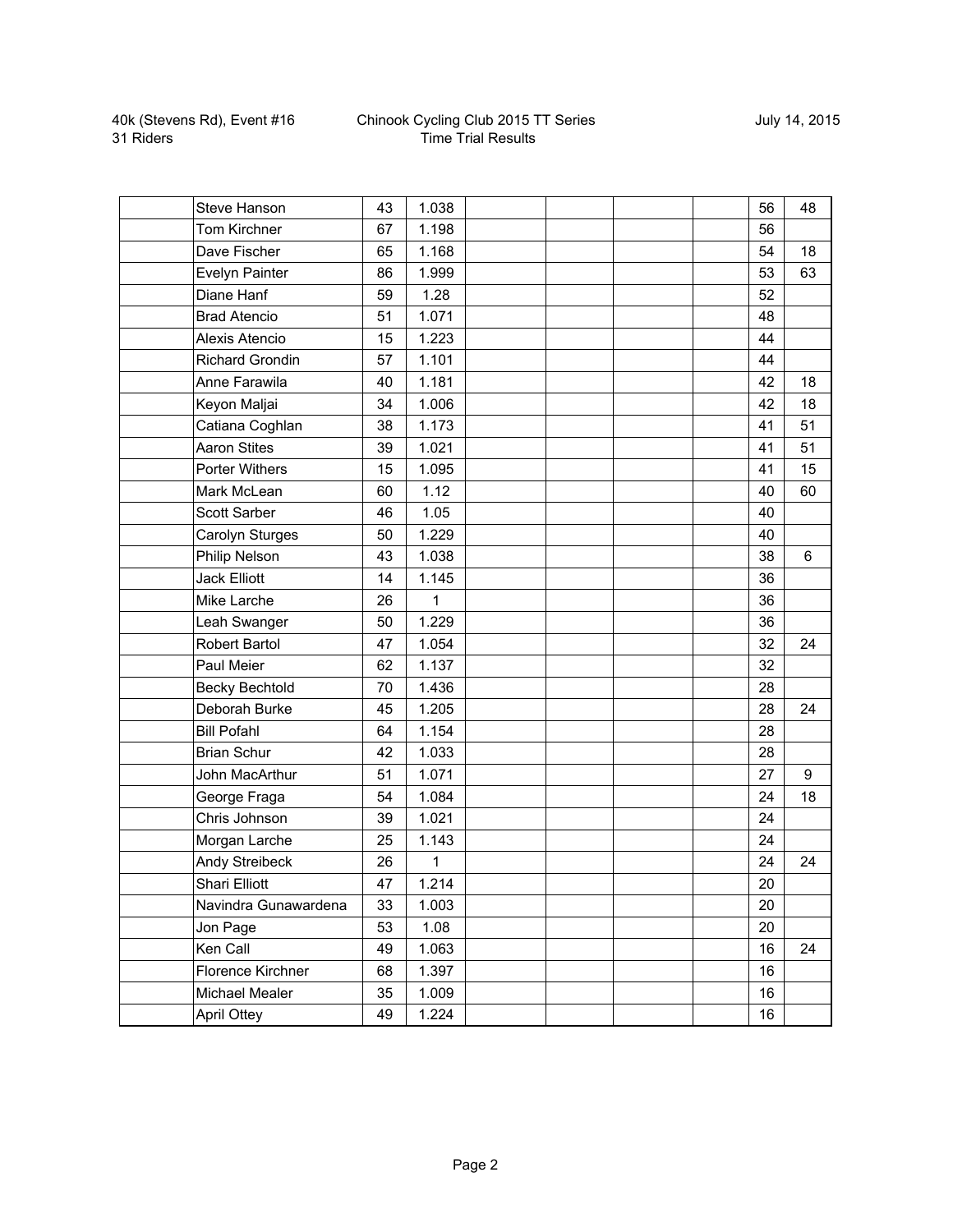| Tom Owen            | 59 | 1.112 |  | 16 |   |
|---------------------|----|-------|--|----|---|
| Wendy Owen          | 56 | 1.261 |  | 16 |   |
| Abigail Withers     | 14 | 1.272 |  | 16 |   |
| Peter Archambault   | 44 | 1.042 |  | 13 | 3 |
| Ron D. Hale         | 56 | 1.095 |  | 12 |   |
| Linda McLean        | 59 | 1.28  |  | 12 |   |
| JimaLee Painter     | 61 | 1.3   |  | 12 |   |
| Jim Willis          | 45 | 1.046 |  | 12 |   |
| Lewis Kenworthy     | 58 | 1.106 |  | 8  |   |
| Porter McMichael    | 18 | 1     |  | 8  |   |
| Erin Plumb          | 42 | 1.19  |  | 8  |   |
| Torka Poet          | 49 | 1.224 |  | 8  |   |
| <b>Lance Stites</b> | 14 | 1.145 |  | 8  |   |
| Luke Sturges        | 13 | 1.2   |  | 8  |   |
| Montana Sturges     | 21 | 1     |  | 8  |   |